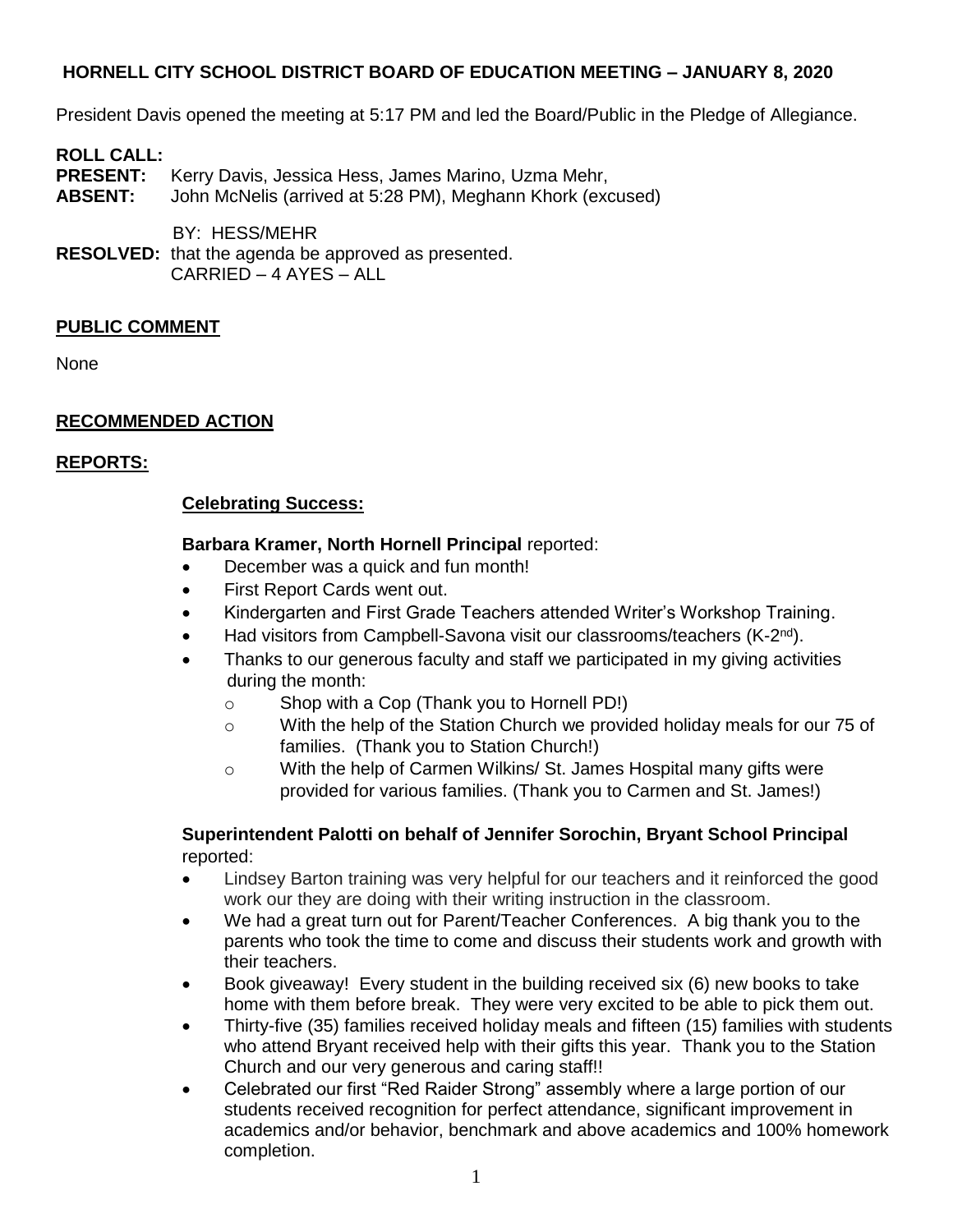- Our sing along was very well attended by families who added to the holiday spirit with our students.
- We closed out December with "Pajama Day" and a movie in the gym on Friday; this gave our staff got the opportunity to have some hot cocoa and time in their rooms to get ready for the return in the new year.

## **Sean Gaffney, Intermediate School Principal** reported:

- We had a visit from Chief of Police Murray, John Buckley, the Mayor of Hornell and other dignitaries and got to witness the swearing in of the new Hornell Police Department Police Dog "Snitch".
- We had a great Choir Concert, Dawn Hopper was sick was not able to attend, Thank you to Ed Belin who filled in for her at the last minute and did a great job. Thank you to Chris vanLeeuvan and the HS Choir for joining our students on stage for a song.
- Our caring and generous staff provided gifts for families in the area.
- Thank you to Karen Kuhn for heading up the "Pennies for Paws" campaign again this year - the students and staff denotations benefit the Hornell Humane Society.

# **Scott Carroll, High School Principal** reported:

- The Choir Concert and Band concerts were an amazing. Each of these performances capped off a month of hard work by our staff and students and were a great kick-off to the holiday season.
- "Deck the Halls" contest was fantastic. Our building came alive for the holidays with festive decoration. A big shout out to Mrs. Keeley and Mr. Kelleher for making it happen and to all of the class advisors who helped out. We would also like to thank our judges for taking the time to score the halls with an impressive rubic.
- Welcomed new high school staff to the District: Eli Marcus, Assistant Principal (in attendance) and Gillian Brubaker, Science Teacher.
- Congratulated the following Wildwood Students of the Month:

| Joseph Cheresnowsky |
|---------------------|

 A big thank you to Angie Conway for taking charge of our Christmas families and to the faculty, staff and administrators for their generosity

## **Superintendent Palotti** reported:

- The District was awarded a grant for a 3PK program. We have sought if for years and are very grateful to have received it.
	- $\circ$  The grant will become a regular allocation from year to year moving forward as long as performance continues.
	- o The award came with certain stipulations: 90 days to instate the program and begin for the remainder of the 2019/20 school year – we must start soon – received the official word in late December – we are on track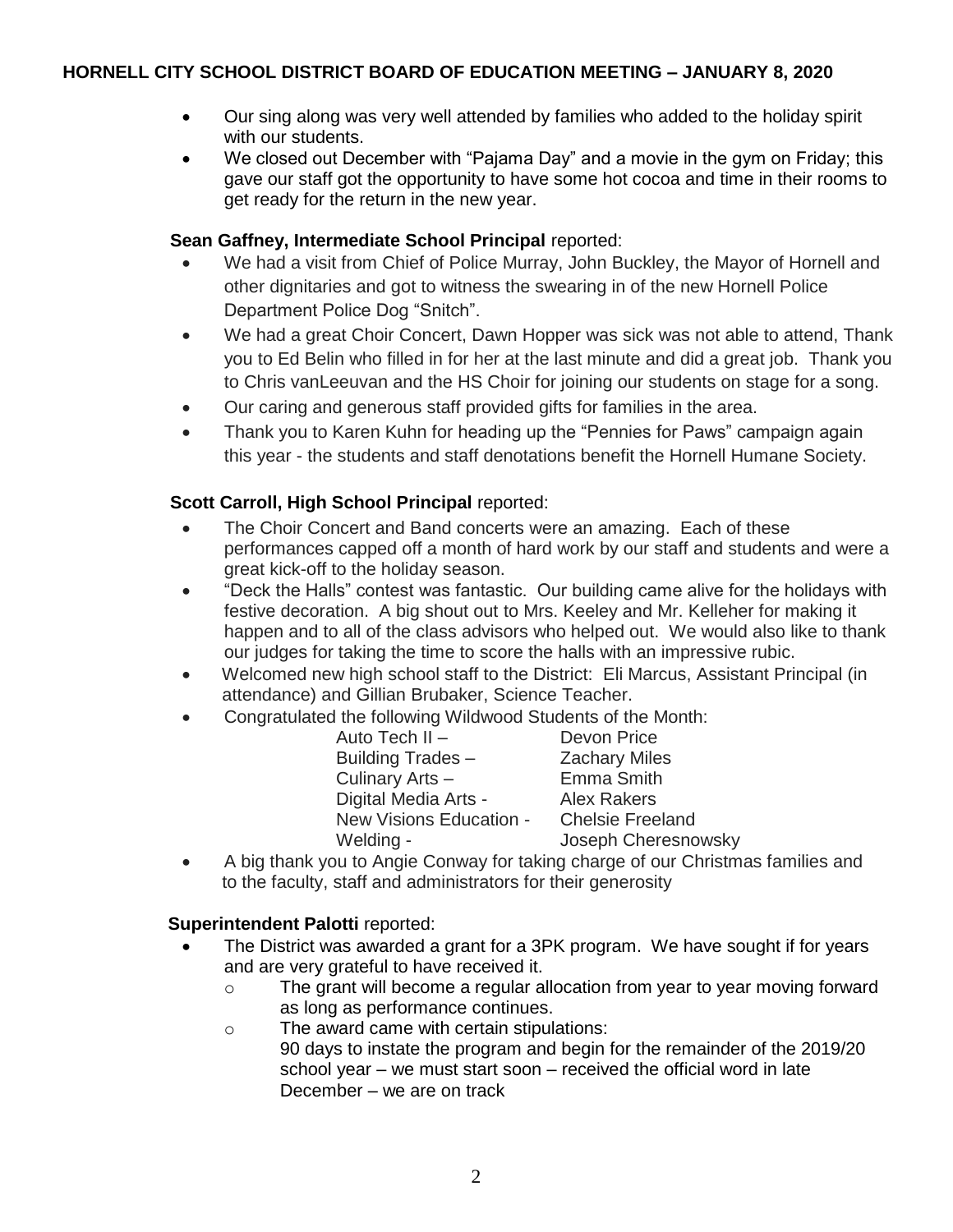- $\circ$  The registration process has begun through the Central Registrar's Office in the High School. Information flyers will be going home this week with students in PK4-6<sup>th</sup> grades – working hard to get the word out – we have room for 18 students.
- $\circ$  Grant provides for a Coordinator Juliana Smith will be transitioning from the High School to this role. She will be wrapping up her current role and has begun diving into her new role. She will be communicating with other districts who have been awarded this grant previously.
- Superintendent Palotti shared a Strategic Plan / Action Plan PowerPoint with the Board and reviewed the details (hand out). The district conducted a comprehensive needs assessment in the fall of 2017. Data collected from this assessment was used by the BOE to establish long range priorities that the administration and teachers used to establish long range goals. These goals are being used to focus the district's attention on matters that are believed to be of most need within the district. The District is currently working through those goals and will support them through the creation of the 20-21 school budget. Additionally, the district is conducting some interviews and student surveys as a means to collect more information on an interim basis relative to specific goals and needs addressed within the original needs assessment.

Member McNelis arrived during Superintendent Palotti's report at 5:28 PM.

# **ROUTINE ITEMS**

BY: HESS/MEHR

- **RESOLVED:** that, upon the recommendation of Superintendent Palotti to approves/accepts the following Consent Agenda items:
	- Approves of the minutes for the meeting of December 4, 2019.
	- Acceptance of the Student Activities Report of November 30, 2019
	- Acceptance of the GF Budget Transfer Report of November 30, 2019
	- Acceptance of the Appropriations Report of November 30, 2019
	- Acceptance of the Treasurer's Report of November 30, 2019
	- Acceptance of the Revenue Report of November 30, 2019
	- Acceptance of the Warrant Reports of November 30, 2019
	- Has no objections to the recommendations of the Committee on Special Education and approves the authorization of funds to implement the special education programs and services consistent with such recommendations for the CSE meetings of December 4, 5, 9, 10, 11, 12, 13, 16 and 17, 2019, the CPSE meetings of December 2, 4, 9 and 12, 2019 and the 504 meetings of December 5, 6, 10, 11 and 12, 2019.

CARRIED – 5 AYES – ALL

## **OLD BUSINESS**

None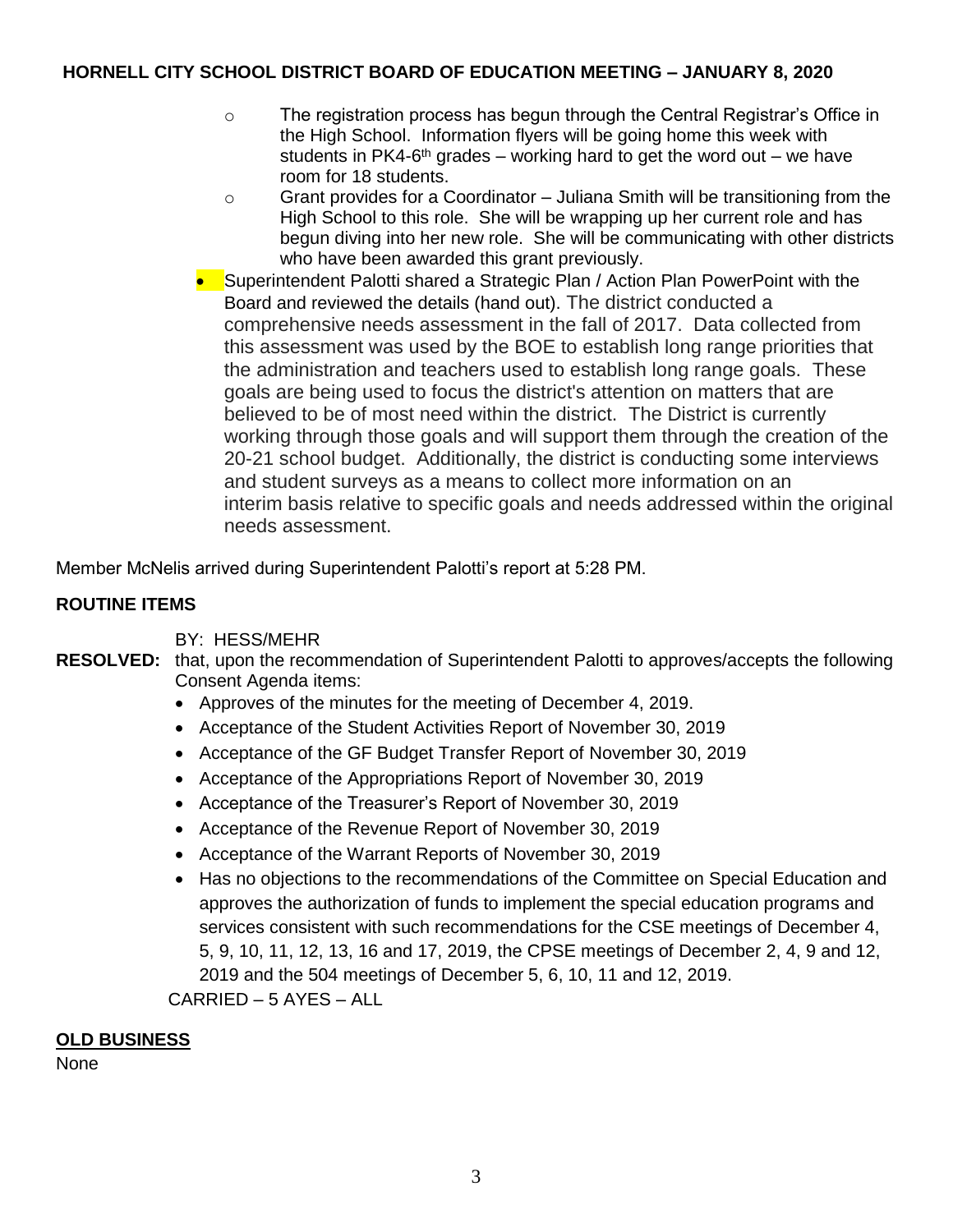### **NEW BUSINESS**

#### **POLICY/PROCEDURE**

BY: HESS/MEHR

**RESOLVED:** that, upon the recommendation of Superintendent Palotti, the Board authorizes Patrick Flaitz to dispose of the Intermediate School Library books listed on the deletion lists dated November 27 and December 13, 2019. CARRIED – 5 AYES – ALL

BY: HESS/MEHR

**RESOLVED** that, upon the recommendation of Superintendent Palotti, the Board approves the "Opt-in" agreement with Erie 1 BOCES and Google. CARRIED – 5 AYES – ALL

### **FINANCE**

BY: HESS/MEHR

**RESOLVED:** that, upon the recommendation of Superintendent Palotti, the Board approves the Individual Contractor Agreement with Teresa Howard for AIS Instruction at St. Ann's Academy. CARRIED – 5 AYES - ALL

BY: HESS/MEHR

**RESOLVED:** that, upon the recommendation of Superintendent Palotti, the Board approves the Cost Allocation Methodology for GST BOCES for the 2020-21 school year. CARRIED – 5 AYES – ALL

BY: HESS/MEHR

**RESOLVED:** that, upon the recommendation of Superintendent Palotti, the Board approves the agreement with Pro-Action for the Family Resource Center for the term of January 6, 2020 – August 31, 2020. CARRIED – 5 AYES – ALL

BY: HESS/MEHR

**RESOLVED:** that, upon the recommendation of Superintendent Palotti, the Board accepts the generous donation from Gay Alexin made to the North Hornell School Library in Memory of Constance "Connie" Morris in the amount of \$25. CARRIED – 5 AYES – ALL

BY: HESS/MEHR

**RESOLVED:** that, upon the recommendation of Superintendent Palotti, the Board approves the amended SRO Agreement with the City of Hornell for the 2019/20 school year. CARRIED – 5 AYES - ALL

### **PERSONNEL**

BY: HESS/MEHR

**RESOLVED:** that, upon the recommendation of Superintendent Palotti, the Board approves Brandon Burritt as a volunteer for the Intermediate School Drumline. CARRIED – 5 AYES – ALL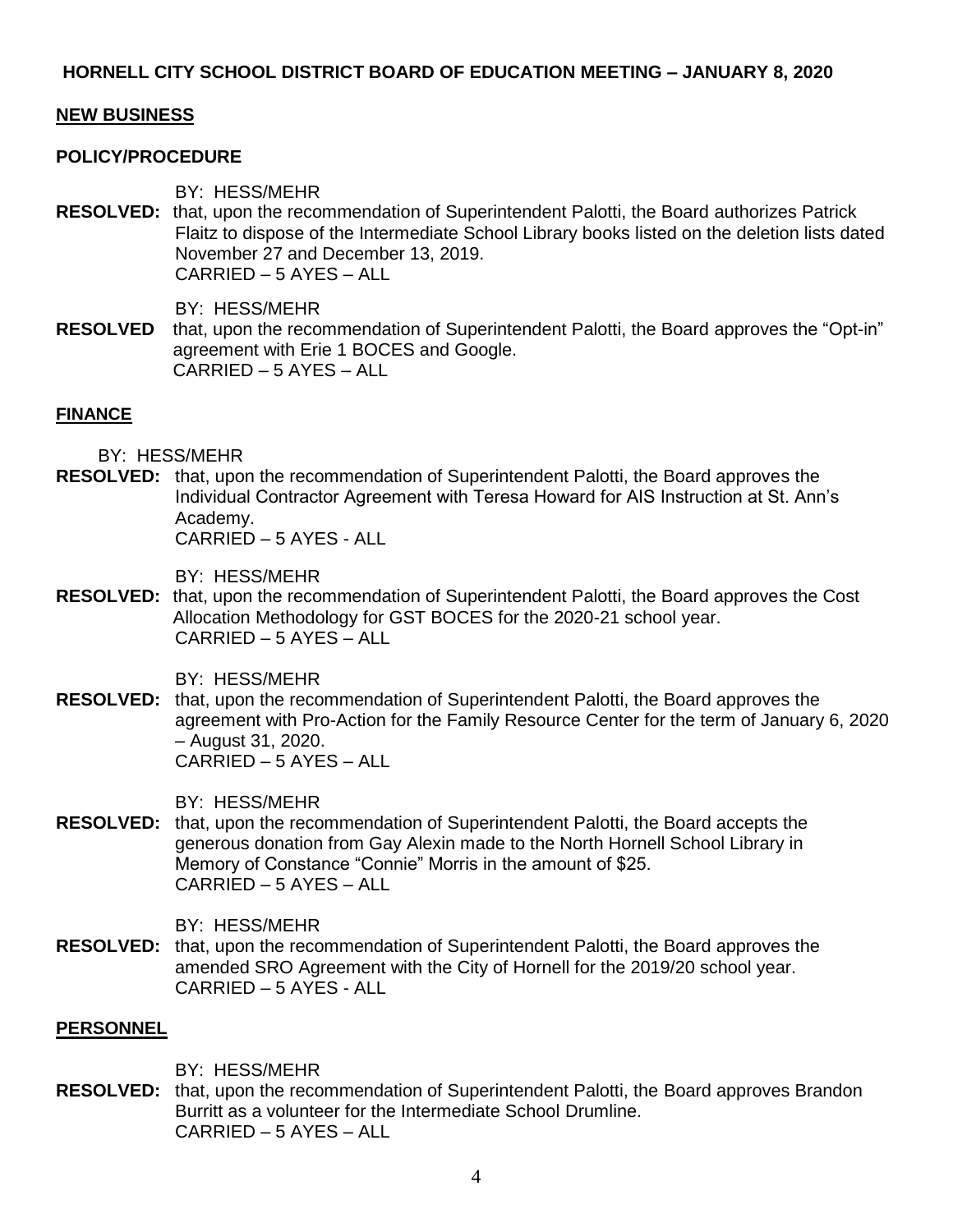BY: HESS/MEHR

**RESOLVED:** that, upon the recommendation of Superintendent Palotti, the Board approves the MOA with Mitchell Weaver. CARRIED – 5 AYES – ALL

BY: HESS/MEHR

**RESOLVED:** that, upon the recommendation of Superintendent Palotti, the Board approves the appointment of Timothy Crowe and Paula Fox as Book Club Teachers under the Extended School Day Grant. CARRIED – 5 AYES – ALL

BY: HESS/MEHR

**RESOLVED:** that, upon the recommendation of Superintendent Palotti, the Board accepts the resignation of Kearstin Derrenbacher as Speech Language Pathologist effective December 31, 2019. CARRIED – 5 AYES – ALL

BY: HESS/MEHR

**RESOLVED:** that, upon the recommendation of Superintendent Palotti, the Board approves the request of Randi Fridmann, Art Teacher, for an unpaid leave of absence to begin on or about February 17, 2020 through March 27, 2020. CARRIED – 5 AYES – ALL

BY: HESS/MEHR

**RESOLVED:** that, upon the recommendation of Superintendent Palotti, the Board approves the change in tenure area of Jordan Hahn from Special Education Teacher (currently tenured) to a three year probationary appointment in the area of Library Media Specialist effective September 1, 2019 through August 30, 2022. CARRIED – 5 AYES – ALL

BY: HESS/MEHR

- **RESOLVED:** that, upon the recommendation of Superintendent Palotti, the Board approves the four year probationary appointment of Gillian Brubaker as Science Teacher, effective January 6, 2020 at a starting salary as defined in the HEA Contract. Eligibility for tenure at the end of the probationary period is dependent on the employee receiving APPR ratings of H or E in 3 of the 4 preceding years (and no I rating in the final year). (BS in Biology from Alfred University and attending/pending MS in Secondary Education through from Grand Canyon University expected completion May 2020) NYS Pending Certification in Biology expected May 2020. CARRIED – 5 AYES – ALL
	- BY: HESS/MEHR
- **RESOLVED:** that, upon the recommendation of Superintendent Palotti, the Board approves the following changes to the substitute roster and other assignments**, pending successful fingerprint clearance through the New York State Education Department and approval through DMV and or Civil Service if applicable:**

### **Substitute Additions:**

Francis "Gary" Foster – Uncertified Teacher (effective June 26, 2019) Latricia "Kathy" Foster – Uncertified Teacher (effective June 26, 2019) Sarah Campbell – Certified Teacher (Speech) (effective January 6, 2020) Kaleigh Burritt - Bus Attendant, Teacher Aide, Typist Rachel Carson - Bus Attendant, Teacher Aide, Typist